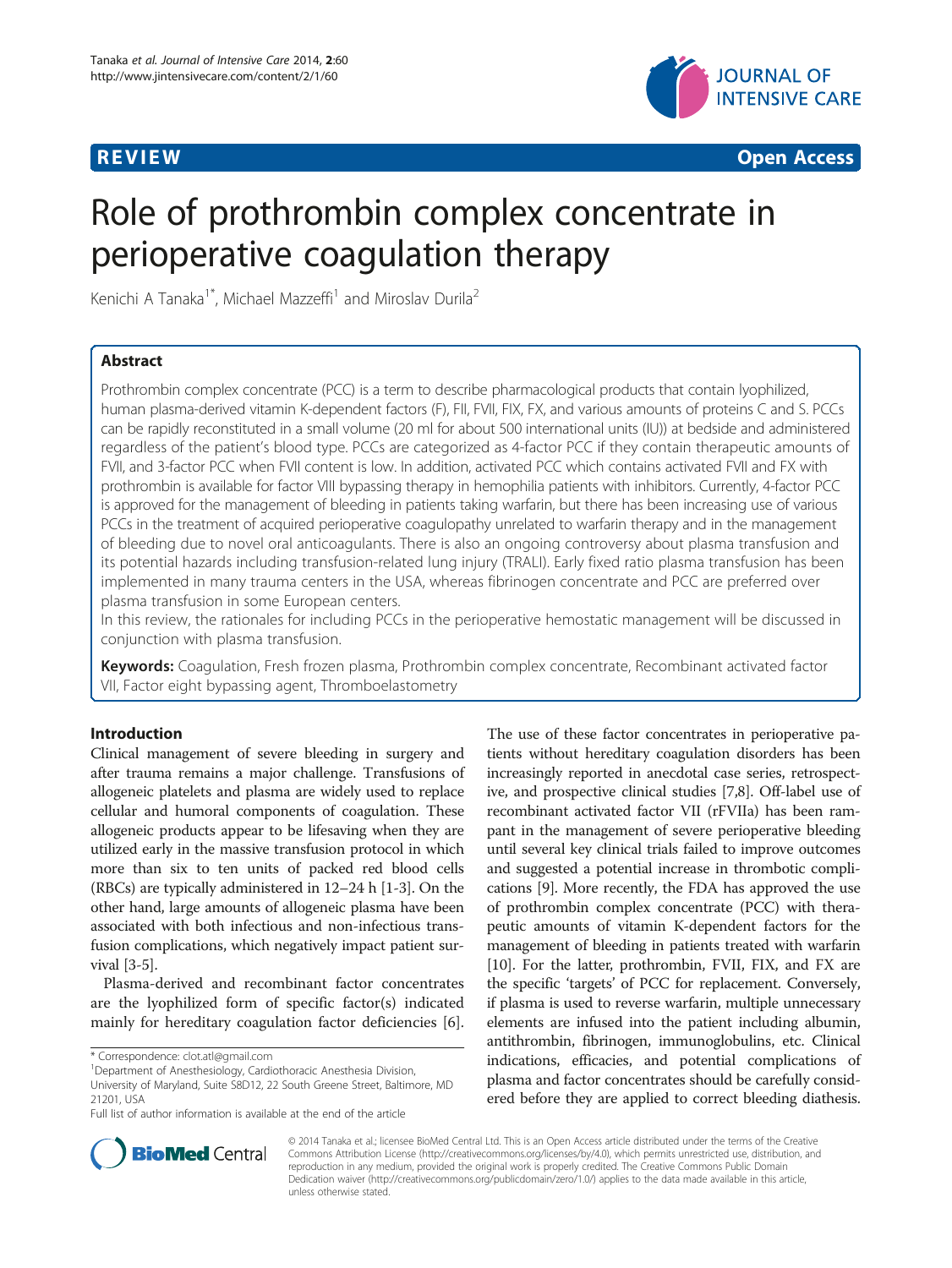Further, it is important to understand the mechanism of action of hemostatic agents and their impact on coagulation tests so that inappropriate dosing can be avoided.

The goal of this review is to discuss current limitations of plasma transfusion, pharmacology of PCCs, and their potential roles in surgical and trauma settings.

#### Review

#### Limitations of plasma

In the USA, two types of plasma are generally used for transfusion: fresh frozen plasma (FFP; plasma frozen within 8 h) and frozen plasma (FP24; plasma frozen at 8–24 h after collection). Once thawed, FFP and FP24 can be kept in the refrigerator  $(1^{\circ}C - 6^{\circ}C)$  for 5 days, which potentially reduces plasma wastage and increases the inventories of group AB (universal) or group A plasma for emergency transfusion [\[11](#page-7-0)]. Although this has become a standard practice at large tertiary care centers in the North America, thawed plasma products may not be an option in smaller hospitals [[12](#page-7-0)] and in other countries (Japan, Germany, etc.) [\[13](#page-7-0)].

Coagulation factor levels except for FVIII appear to stable for 5–7 days after thawing as long as plasma bags are kept at 1°C–6°C [\[13](#page-7-0)-[15\]](#page-7-0). FVIII is most labile, and its activity falls by approximately 40% in 5 days. Some thawed plasma units (particularly group O plasma) may contain FVIII levels below 50% at the time of administration [\[14](#page-7-0)]. However, this is unlikely to have any clinical consequence because FVIII levels are often normal or elevated in most surgical and trauma patients [\[16,17](#page-7-0)]. Anticoagulant levels including antithrombin (AT) and protein C are also preserved, but protein S is decreased to 50% in 5-day old thawed plasma [[13\]](#page-7-0).

Although coagulation factor levels remain relatively stable in thawed plasma compared to FFP and FP24, there is a significant variability (50%–150%) in factor levels among individual donors [[18,19\]](#page-7-0). For example, consider a case where one unit of plasma (250 ml) is being transfused to an 80-kg patient who currently has prothrombin activity of 20% (20 IU/dl). Assuming a plasma volume of 50 ml/kg, total amount of prothrombin in this patient is equal to:

80 kg  $\times$  50 ml/kg  $\times$  0.2 IU/ml = 800 IU

If the donor plasma contains 80% prothrombin activity (80 IU/dl), the transfused amount of prothrombin is: 250 ml × 0.8 IU/ml =200 IU.

Thus, after transfusion (assuming 100% recovery), total prothrombin activity is:

$$
(800\;+\;200)\;IU/(4,000+250)\;ml=23.5\;IU/dl\;(23.5\%)
$$

If four units of the same plasma are transfused, total prothrombin activity becomes:

$$
\begin{array}{c} (800+200\times4) \text{ IU} \;/ \; (4,000+250\times4) \text{ ml} \\ = 32.0 \text{ IU}/\text{dl} \; (32\%) \end{array}
$$

Similarly, if four units of another donor plasma with 120% prothrombin activity were transfused, total prothrombin activity becomes:

$$
\begin{array}{c} (800+300\times4) \text{ IU} \;/ \; (4,000+250\times4) \text{ ml} \\ = 40.0 \text{IU}/\text{dl} \; (40\%) \end{array}
$$

Thus, plasma prothrombin activity is expected to be higher after the latter set of plasma, but normal prothrombin level above 50% is not achieved in this patient at the end of plasma transfusion (12.5 ml/kg). Indeed, it was previously reported that 30 ml/kg of plasma were needed to achieve 30% increase in procoagulant factor levels in critically ill patients with bleeding [\[20\]](#page-7-0). Large volumes of plasma transfusion increase not only the risk of transfusion-associated circulatory overload (TACO) but also the risk of transfusion-related acute lung injury (TRALI), a potentially lethal complication of plasma transfusion [\[21](#page-7-0)]. The pathogenesis of TRALI presumably involves leukocyte agglutination in pulmonary capillaries, which is triggered by donor antibodies against the recipient's human leukocyte antigen (HLA) and neutrophilspecific antigens (HNA). Multiparous females are often sensitized to HLA antigens, and the recent switch to the preferential use male donor plasma has significantly reduced the incidence of TRALI to 1:12,000 [\[22\]](#page-7-0). However, in the emergency setting, about 40% of AB plasma is still from female donors, and the risk of TRALI is presumably higher [[23\]](#page-7-0). It is also common to use ABO-compatible plasma, which is not identical to the recipient's ABO group in the case of massive transfusion. In the retrospective matched cohort study of 568 trauma patients, the use of ABO-compatible plasma was dose-dependently associated with increased risks of acute respiratory distress syndrome and sepsis compared to the use of ABO-identical plasma [\[5](#page-7-0)].

Taken together, plasma transfusion should be implemented in the early phase of resuscitation for massive hemorrhage when bleeding sites are unknown, or no surgical control of bleeding has been achieved. Large volumes of required plasma (15–30 ml/kg) are usually tolerated because of hypovolemia due to hemorrhage. The risks of TRALI and other complications are theoretically increased after the exposure to multiple plasma units and donor antibodies. Newer commercial plasma products such as solvent-detergent plasma appear to have a minimal TRALI risk (i.e., anti-HLA/anti-granulocyte antibodies are significantly diluted by pooling of plasma from approximately 1,500 donors) [[24\]](#page-7-0), but it has not been widely used in the North America.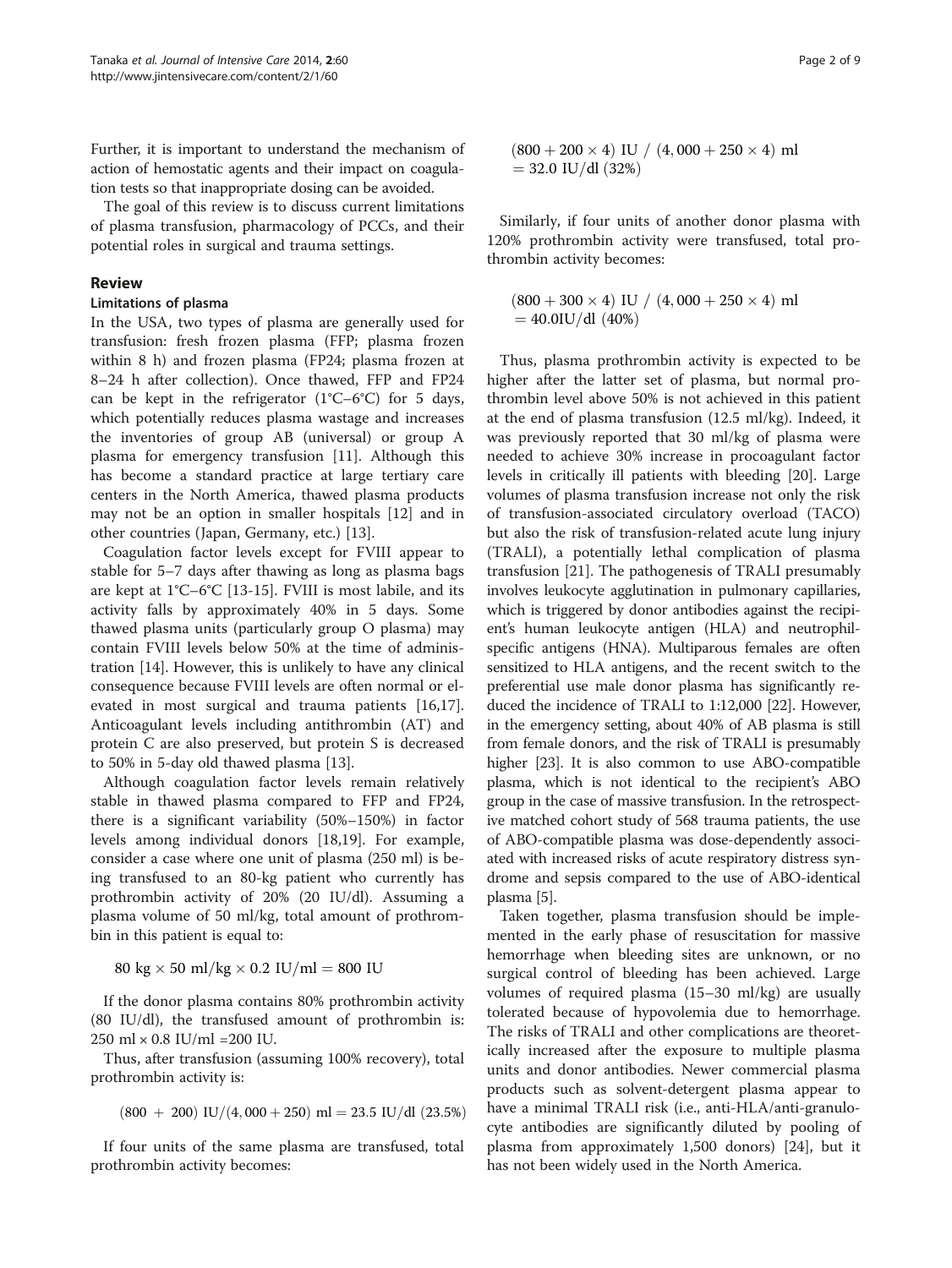#### PCCs versus plasma in acute warfarin reversal

PCC is a term used for lyophilized, human plasmaderived vitamin K-dependent coagulation factor concentrate. There are a number of commercial PCC products, and their availability varies among countries. According to the contents of coagulation factors, they are categorized into three groups: 4-factor PCC, 3-factor PCC, and activated PCC (Table 1).

The FDA approval of 4-factor PCC for acute warfarin reversal was based on the multicenter prospective randomized study of Kcentra® (CSL Behring, Marburg, Germany) and FFP in warfarin-treated adult patients (international normalized ratio (INR) >2.0) undergoing urgent surgery or invasive procedure [[10\]](#page-7-0). This study demonstrated important differences in clinical endpoints and hematological parameters between 4-factor PCC and FFP. First, clinical hemostasis over 24 h with 4 factor PCC was non-inferior to FFP (72.4% vs. 65.4%, respectively). However, the median volume of infusion was much less for PCC than FFP (99.4 vs. 813.5 ml, respectively). Secondly, the target INR of  $\leq 1.3$  was reached after 30 min of intervention in 62.2% of patients treated with 4-factor PCC versus only in 9.6% of FFP-treated patients. It is also important to point out that the median time required to complete the treatment was much less for PCC than FFP (17.0 vs. 148 min, respectively).

Lastly, rapid recoveries of plasma vitamin K factor levels were clearly demonstrated within 30 min after infusing 4-factor PCC, while it took at least 3 h for plasma transfusion (and vitamin K) to bring procoagulant levels to  $\geq 50\%$  [[10\]](#page-7-0). In particular, prothrombin (FII) and FX were recovered to 80%–100% of normal activity and maintained for 24 h with 4-factor PCC compared to plasma (Figure [1](#page-3-0)). Initial recoveries of FVII and FIX to

Table 1 Factor contents of commercially available PCCs

60%–80% were also better for 4-factor PCC than for plasma transfusion, but no difference between PCC and plasma was observed after 12 h.

3-factor PCC and activated PCC (factor eight bypassing agent; FEIBA) are specifically indicated for the prevention and treatment of hemophilia-related bleeding. However, 3-factor PCC is rarely used for this indication because human plasma-derived and recombinant FIX are available for hemophilia B. The use of 3-factor PCC for acute warfarin reversal has been reported prior to the approval of 4 factor PCC [[24-27\]](#page-7-0). When INR values are very high (>5.0), 3-factor PCC is less effective than 4-factor PCC because FVII content is subtherapeutic in 3-factor PCC [\[24,28](#page-7-0)]. However, 3-factor PCC appears to be hemostatically effective due to high contents of FX and prothrombin [[25](#page-7-0)-[27\]](#page-7-0). Activated PCC (FEIBA) contains non-activated FII, FIX, and FX as well as trace amounts of FVIIa and FXa [[29](#page-7-0)]. This agent is used in hemophilia patients with neutralizing antibodies to FVIII or FIX. The off-label use of FEIBA (500–1,000 IU) was shown to be more effective than 2–4 units of FFP in acute warfarin reversal [[30](#page-7-0)].

The manufacturing process of PCCs from pooled human plasma includes pathogen reduction steps to prevent the transmission of lipid-enveloped viruses. These steps are solvent detergent exposure, pasteurization in the aqueous phase, or exposure of lyophilized product to vapor heat. There is a remaining concern for the transmissions of non-lipid enveloped, heat-resistant viruses including parvovirus B19 or variant Creutzfeldt-Jakob disease (vCJD; bovine spongiform encephalopathy (BSE)), and other emerging pathogens, but strict donor screening, nanofiltration of the source plasma, and inventory hold should sufficiently lower the risk of such transmissions [[31\]](#page-7-0).

|                                         | FII IU/ml | FVII IU/ml        | FIX IU/ml | FX IU/ml     | PC IU/ml  | PS IU/ml  | Hepari U/ml |
|-----------------------------------------|-----------|-------------------|-----------|--------------|-----------|-----------|-------------|
| 4-factor PCC                            |           |                   |           |              |           |           |             |
| Beriplex/Kcentra (CSL Behring, Germany) | $20 - 48$ | $10 - 25$         | $20 - 31$ | $22 - 60$    | $15 - 45$ | $13 - 26$ | $0.4 - 2$   |
| Octaplex (Octapharma, Austria)          | $11 - 38$ | $9 - 24$          | 25        | $18 - 30$    | $7 - 31$  | $7 - 32$  | <15         |
| Prothromplex Total (Baxter, Austria)    | $24 - 45$ | 25                | 30        | 30           | >20       | N.Q.      | <15         |
| PPSB-HT (Nichiyaku, Japan)              | 20        | 20                | 20        | 20           | $15 - 45$ | N.Q.      | 5           |
| Cofact (Sanguin, Netherlands)           | $14 - 35$ | $7 - 20$          | 25        | $14 - 35$    | $11 - 39$ | $1 - 8$   | None        |
| 3-factor PCC                            |           |                   |           |              |           |           |             |
| Bebulin (Baxter, USA)                   | 30        | $3 - 5$           | 25        | 35           | N.Q.      | N.Q.      | 3.75        |
| Profilnine (Octapharma, Austria)        | 37        | 3                 | 25        | 16           | N.Q.      | N.Q.      | None        |
| Activated PCC                           |           |                   |           |              |           |           |             |
| FEIBA (Baxter, USA)                     | $+$       | $^{+}$<br>(FVIIa) | $^{+}$    | $+$<br>(FXa) | N.Q.      | N.Q.      | None        |

Other PCC products are also available in different countries. PCCs containing heparin are contraindicated in patients with heparin-induced thrombocytopenia. The potency of each PCC vial is according to the FIX activity except for FEIBA, which is dosed according to FVIII bypassing activity unit. Data are shown based on the prescribing information for each product; actual factor contents may vary for each vial.

PC/PS protein C/protein S, N.Q. not quantified.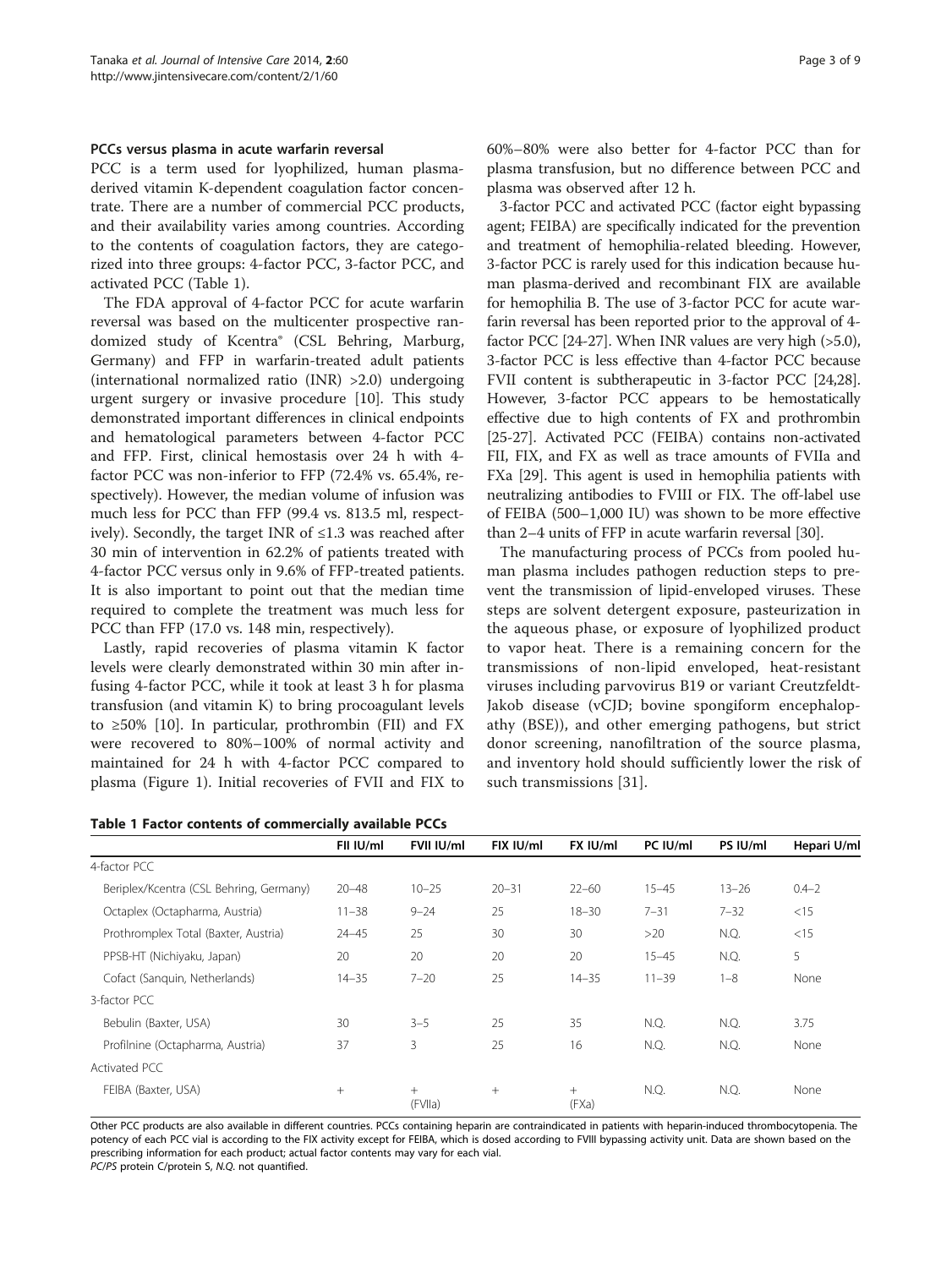<span id="page-3-0"></span>

# PCCs in acquired, non-warfarin coagulopathy

The FDA-approved indication for 4-factor PCC is limited to warfarin-related bleeding, but a number of publications have described the use of PCCs in acquired, non-warfarin coagulopathy in major trauma and surgery [\[32-35\]](#page-7-0). In contrast to warfarin anticoagulation in which only vitamin Kdependent factors are affected, perioperative coagulopathy often involves deficiencies of multiple coagulation factors and inhibitors. Multifactorial coagulation defects including thrombocytopenia, hypofibrinogenemia, and hyperfibrinolysis are important conditions that potentially decrease the efficacy of PCCs. These conditions can be quickly assessed by the use of whole blood viscoelastic tests. Thromboelastography (TEG®; Haemoscope-Haemonetics, Niles, IL) and thromboelastometry (ROTEM®, Durham, NC) are commercially available viscoelastic monitoring devices. Clot formation is assessed by the tensile (viscoelastic) force between the cup and the immersed pin resulting from the interaction between polymerizing fibrin and activated platelet glycoprotein (GP) IIb/IIIa receptors during endogenous thrombin generation and, if any, fibrin degradation by plasmin (Figure [2\)](#page-4-0) [[36](#page-8-0)].

In a retrospective study of 131 trauma patients (injury severity score,  $38 \pm 15$ ), Schöchl et al. utilized a thromboelastometry-based protocol to initially restore fibrinogen to 150–200 mg/dl (target fibrinogen thromboelastometry [FIBTE $M_{MCF}$  >10 mm]) and then corrected slow blood coagulation (i.e., enzymatic defect) by administering 4-factor PCC (target extrinsic thromboelastometry [EXTEM<sub>CT</sub> ≤80 s]) [\[32\]](#page-7-0). Fibrinogen concentrate (median, 6 g or approximately 75.9 mg/kg) and 4-factor PCC (median, 1,800 IU or approximately 22.8 IU/kg) were respectively used in 96.2% and 73.7% of the subjects. On the other hand, platelet and plasma transfusions were given in 21.8% and 9.0% of the subjects, respectively. The overall mortality rate was 24.4%, which was considered to be lower than predicted mortalities (28%–34%) based on the injury scales.

In cardiac surgery with a moderate to high risk of postoperative bleeding, Weber et al. recently demonstrated that thromboelastometry-guided hemostatic intervention  $(n = 50)$  was superior to the transfusion guided by conventional coagulation tests (control,  $n = 50$ ) [\[34](#page-7-0)]. In the intervention group, 4-factor PCC (25 IU/kg) was administered in the presence of slow blood coagulation  $(EXTEM<sub>CT</sub> >80 s)$  and normal fibrin formation (FIB- $TEM_{A10} > 10$  mm), while in the control group, plasma or PCC was given if INR >1.4 or after four units of RBCs were transfused when INR was unavailable. The overall use of PCC was similar between the two groups (44% vs. 52% in the control;  $P = 0.433$ ), but the incidence of plasma transfusion was significantly decreased in the intervention group (40% vs. 80% in the control;  $P < 0.001$ ). Similarly, there are two studies involving the deep hypothermic circulatory arrest, which demonstrated that plasma usage could be significantly decreased by thromboelastometry-guided hemostatic intervention compared to the conventional transfusion. Girdauskas et al. reported that incidences of plasma, fibrinogen, and 4-factor PCC usages (thromboelastometry vs. control) were 33% vs. 86% ( $P$  <0.001), 78% vs. 90% ( $P$  =0.7),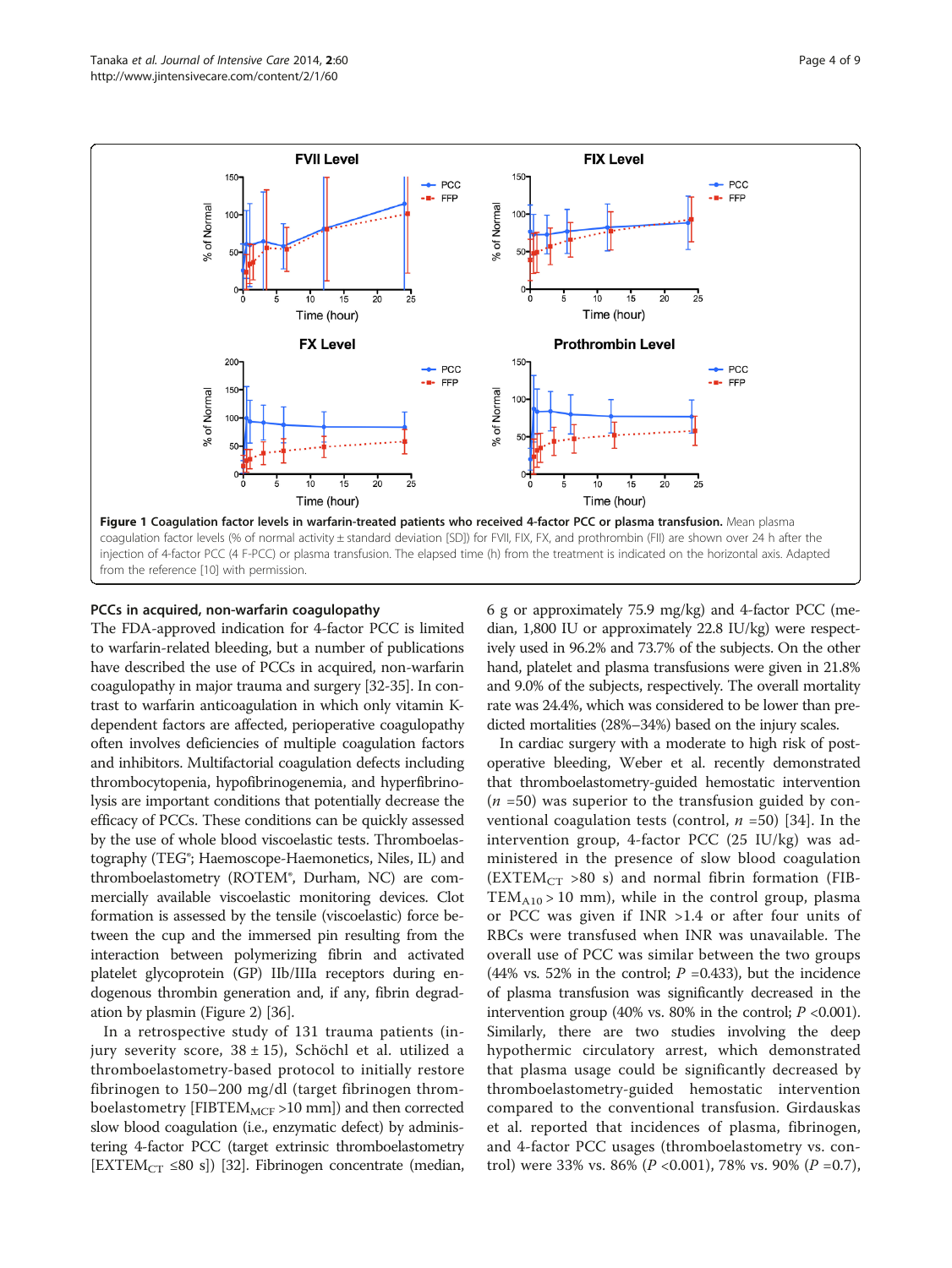<span id="page-4-0"></span>

and 15% vs. 90% ( $P < 0.001$ ) in aortic surgery ( $n = 56$ ) [[37](#page-8-0)]. Similarly, Fassl et al. reported that plasma usage was 33% in the thromboelastometry group compared to 65% in the control ( $P = 0.005$ ) while there was no difference in the use of fibrinogen and 4-factor PCC between the two groups in aortic surgery [[35\]](#page-7-0). Although sample sizes were relatively small ( $n \leq 100$ ) in the three cardiac surgery studies mentioned above, in-hospital adverse events including surgical reexploration, myocardial infarction, renal impairment, stroke, and death did not appear to be increased by the thromboelastometrybased intervention. In general, the overall incidence of PCC-related thromboembolic complications was reported to be 1.4% (95% CI, 0.8–2.1) in a recent metaanalysis of 27 studies (1,032 patients) including both 3 factor and 4-factor PCCs for the reversal of vitamin K antagonists [[38](#page-8-0)]. Taken together, the abovementioned trauma and cardiac surgery studies suggested that factor concentrates can be effectively combined with allogeneic components using thromboelastometry-based protocols, resulting in reduced plasma transfusion [[39](#page-8-0)].

# Reversal of novel oral anticoagulant

The use of novel oral anticoagulants (NOACs) is rapidly growing as an alternative to warfarin in venous thromboprophylaxis or stroke prevention in non-valvular atrial fibrillation. The direct thrombin inhibitor (anti-IIa), dabigatran, and the direct Xa inhibitor (anti-Xa) including rivaroxaban, apixaban, and edoxaban are prescribed without the need for coagulation testing. However, the lack of direct antidotes makes it difficult to manage their bleeding complications and to urgently reverse their effect for invasive procedures. Although there are specific neutralizing agents for anti-IIa and anti-Xa agents in clinical development [[40,41\]](#page-8-0), physicians presently struggle with managing bleeding complications of NOACs,

particularly of dabigatran [[42](#page-8-0)-[45\]](#page-8-0). The use of rFVIIa and PCCs are considered to mitigate NOAC-associated bleeding, and they have been tested in animal and preclinical studies [\[46,47\]](#page-8-0). However, there are few data to support their clinical applicability. A case of massive transfusion related to dabigatran was reported in a patient undergoing aortic valve replacement and coronary artery bypass surgery. An extremely high-dose rFVIIa (21.6 mg or 270 μg/kg) was used in parallel with large amounts of blood products (plasma 22 units, cryoprecipitate 50 units, and platelets 5 adult doses), and bleeding was reported to be decreased. Hemostasis was finally achieved after several hours of hemodialysis for dabigatran removal. Another dabigatran-associated bleeding was reported after a cardiac perforation during an attempted atrial fibrillation ablation. Hypotension due to cardiac tamponade required epinephrine infusion, 8 l of fluid administration, six units of RBCs, and two units of FFP. After more than 4.5 l of blood was drained via pericardiocentesis, activated PCC (FEIBA, 26 U/kg) was intravenously given, and "notable slowing of bleeding" was observed by the cardiologist. Epinephrine infusion was subsequently stopped. There was another episode of hypotension 30 h after the procedure, the second dose of activated PCC (16 U/kg) was administered for suspected bleeding, and no thrombotic complication was observed. In vitro studies in human plasma suggest that both rFVIIa (120 μg/kg equivalent) and activated PCC (40–160 U/kg equivalent) improve the initiation of thrombin generation which is delayed by dabigatran [[48\]](#page-8-0). Dabigatran-induced delayed thrombin generation was not improved by 4-factor PCC in human plasma [[48,49\]](#page-8-0), but several *in vivo* animal bleeding models support the use of 4-factor and 3-factor PCCs [\[50,51](#page-8-0)]. There are conflicting data regarding the use of PCCs in rivaroxaban-induced bleeding [\[52-54](#page-8-0)]. Taken together,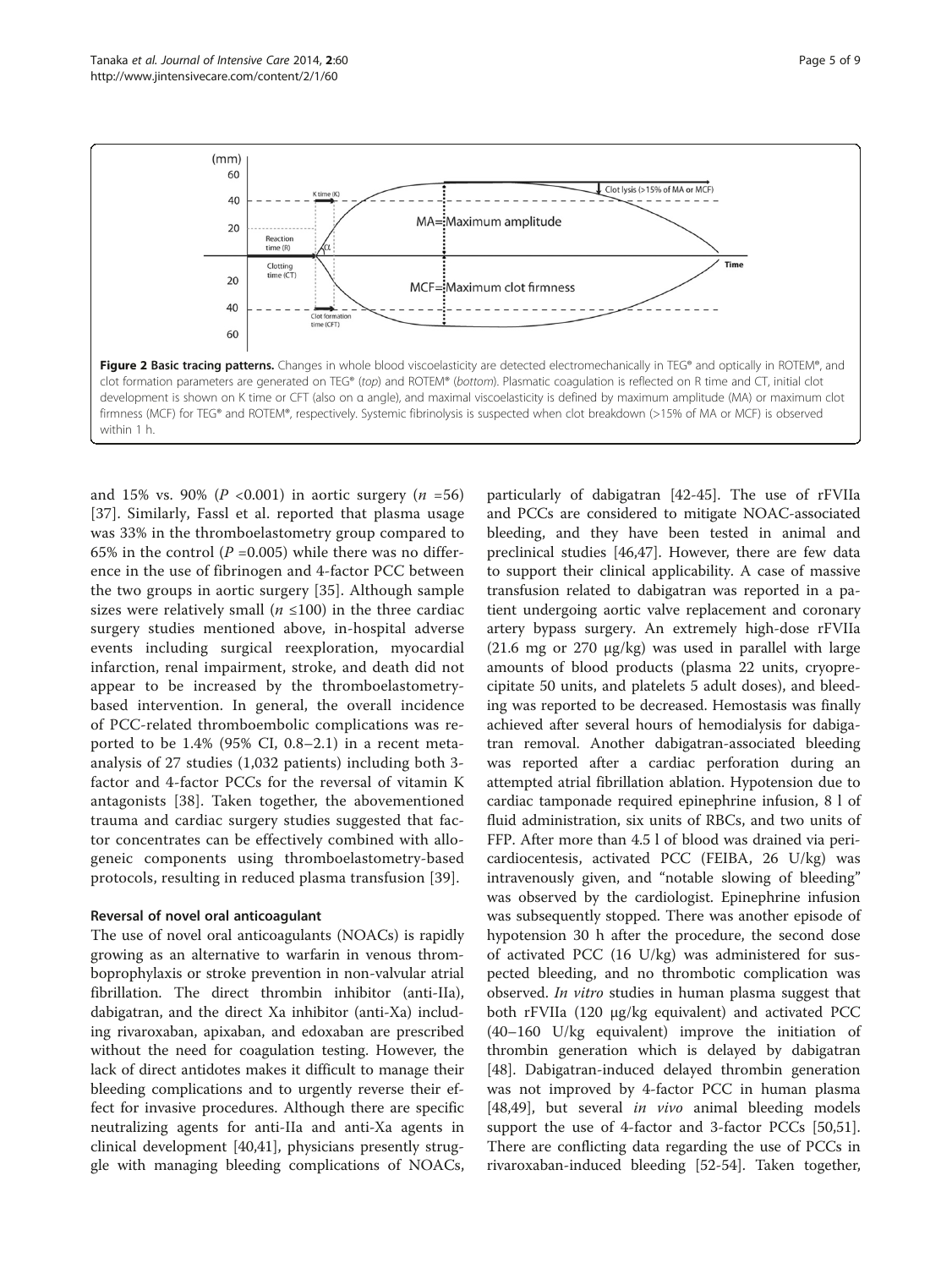the use of rFVIIa, PCC, and activated PCC may at least partially improve hemostasis in the presence of NOACs, but there is a paucity of clinical data to suggest a specific agent and dose. It is recommended that an emergency protocol for NOAC-associated bleeding is established at each institution by combining supportive measures and pharmacological interventions [[55](#page-8-0)].

# Selecting plasma versus PCC in complex bleeding conditions

Clinical evidence and data supporting the use of factor concentrates in acquired coagulopathy have been increasing, but choosing this approach over plasma transfusion depends heavily on the clinical context. Although certain coagulation factors may be rapidly replenished by factor concentrates, they can be depleted again if there is no surgical control of bleeding. Durila and Malosek recently described the case of a 33-year-old woman who suffered from multiple traumatic injuries (ISS, 59) after a motor vehicle collision [[56](#page-8-0)]. This patient required endotracheal intubation in the field and was brought to the hospital in hemorrhagic shock (pH 7.0, base excess −18.5 mmol/l) requiring norepinephrine to sustain blood pressure (70/ 40 mmHg). The obvious injury sites were an occipital open cranial wound and open fracture of the left thigh. In addition, free fluid was detected in the peritoneal cavity by ultrasound. The initial thromboelastometry traces showed delayed coagulation (EXTEM<sub>CT</sub> 112 s; normal 35–80 s), late fibrinolysis on EXTEM, and borderline fibrinogen (FIBTEM<sub>MCF</sub> 7 mm; normal 9–25 mm) (Figure [3](#page-6-0)A). The initial hemostatic intervention included 2 g of tranexamic acid, 4 g of fibrinogen (Haemocomplettan, CSL Behring, Germany), and four units of FFP and RBCs. The 1:1 ratio transfusion of FFP and RBCs was continued while intraabdominal and intracranial bleeding sources were sought and repaired by the surgical team. After an hour, the repeat thromboelastometry showed delayed coagulation (EXTEM<sub>CT</sub> 114 s), thrombocytopenia (EXTEM<sub>MCF</sub> 35 mm; normal 53–72 mm), and hypofibrinogenemia (FIBTEM $_{MCF}$  5 mm) (Figure [3](#page-6-0)B). The complex coagulopathy was managed with 1,200 units of 4-factor PCC (Prothromplex Total; Baxter, Austria), four units of random donor platelets, and an additional 4 g of fibrinogen. The combined hemostatic therapies normalized thromboelastometry parameters (Figure [3](#page-6-0)C,D), but the patient remained hemodynamically unstable, requiring continued norepinephrine infusion. This prompted the care team to look for another source of surgical bleeding, and splenic bleeding and intracranial bleeding sites were newly found by the contrast-enhanced computed tomography. After these were repaired, the patient became stable. Over the course of 8 h, 30 units of RBCs, 26 units of FFP, four units of platelets, 1,200 IU of PCC, and 10 g of fibrinogen were administered to this patient. In the end, the authors

reported a favourable outcome of this case including no neurological deficit and no acute lung or kidney injury associated with blood transfusion [[56](#page-8-0)]. Perioperative use of fibrinogen-rich components such as cryoprecipitate or fibrinogen concentrate has not been commonly used in Japan since plasma-derived (unheated) fibrinogen concentrate was recalled over hepatitis outbreak in the late 1980s [[57](#page-8-0)]. However, Yamamoto et al. recently reported that the off-label use of (pathogen-inactivated) fibrinogen concentrate  $(n = 25)$  in thoracic aortic replacement to maintain plasma fibrinogen level of 150 mg/dl was associated with a 58% reduction in the overall requirements for RBCs, FFP, and platelets when compared to the age-matched historical control ( $n = 24$ ) in which FFP and platelets were the only hemostatic measures [\[58\]](#page-8-0). Perioperative use of fibrinogen replacement can be considered as an adjunct to plasma transfusion, and the dosing can be optimized by fibrin-specific viscoelastic testing (Figure [3](#page-6-0)).

It may be argued that crystalloid and/or colloid should have been used in a complex perioperative bleeding case until surgical hemostasis is achieved instead of using allogeneic plasma. However, a large amount of crystalloid or colloid progressively worsens coagulation by dilutional effects [[59\]](#page-8-0) and possibly results in endothelial damage, tissue edema, and fluid overload [\[60\]](#page-8-0). Further, not all the coagulation factors and inhibitors can be replenished by currently available factor concentrates. Indeed, multiple microcapillary thrombi (in the lungs) and the signs of disseminated intravascular coagulation (DIC) were observed in four out of nine animals (44%) after a high dose (50 IU/kg) of 4-factor PCC (Cofact; Sanquin, Netherlands) in the presence of hepatic injury and hemodilution (70% of blood volume replacement) [[61\]](#page-8-0). In their study, all nine animals that received a lower dose (35 IU/kg) of PCC had improved hemostasis (without DIC) and survival compared to the placebotreated control animals. A fatal thrombosis in the left ventricle was reported in another porcine hepatic injury model with hemodilution (60%–70% of blood volume replacement) after coadministration of 200 mg/kg of fibrinogen (Haemocomplettan; CSL Behring, Germany) and 35 IU/kg of 4-factor PCC (Beriplex; CSL Behring, Germany) [\[62](#page-8-0)]. These preclinical data suggest that anticoagulant contents in 4-factor PCCs (mainly protein C and protein S) may be inadequate to reestablish the balance of procoagulant and anticoagulant elements in the setting of severe hemodilution (>70% of blood volume replacement). The 1:1 ratio transfusion of FFP and RBCs may not result in the establishment of hemostasis in the presence of massive bleeding. However, it is speculated that transfused plasma prevents excessive hemodilution of procoagulant and anticoagulant proteins [[63](#page-8-0),[64](#page-8-0)], making subsequent procoagulant interventions (PCC and rFVIIa) more effective and less thrombogenic [\[65](#page-8-0)].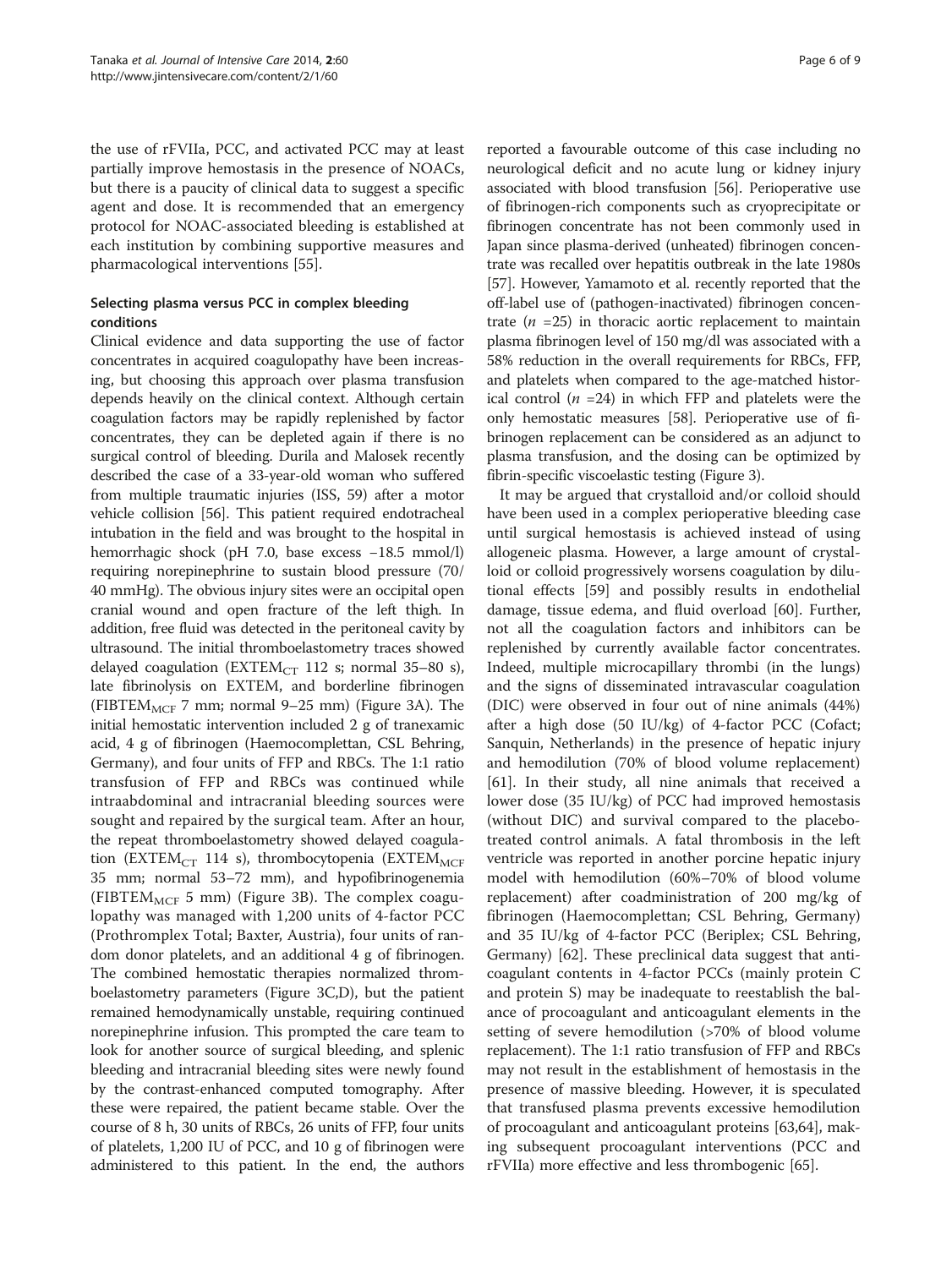<span id="page-6-0"></span>

traces of EXTEM and FIBTEM, bleeding continued, and additional surgical hemostasis was established over the course of 8 h. The combination of allogeneic blood products and factor concentrates was crucial for managing massive volume depletion and ongoing bleeding. (D) Dosing of factor concentrates: the dose calculations for PCC and fibrinogen concentrate used in the protocol. BW = body weight. Adapted from the reference [\[56\]](#page-8-0) with permission. MTP = massive transfusion protocol.

# Conclusions

The goal of hemostasis is to establish adequate fibrin polymerization at the site of vascular injury in a timely fashion. Hemostatic processes are obviously complex, involving vascular, humoral, and cellular components [[66](#page-8-0)]. Perioperative coagulopathy often involves multifactorial defects in vascular (e.g., surgical bleeding), humoral, and cellular components. Transfusion algorithms based on thromboelastometry have become popular because this viscoelastic testing shows the extent of fibrin polymerization and the contributions of thrombin generation and platelet numbers to clot formation [\[36,67](#page-8-0)]. Timely diagnosis and therapeutic interventions are pivotal in restoring hemostatic function and hemodynamic stability in critically ill patients after trauma and major surgery [[68](#page-8-0)]. The uses of PCCs and fibrinogen concentrate have advantages over allogeneic plasma in its rapid availability and restoration of target factor(s) and lower risks for volume overload and TRALI [\[10,](#page-7-0)[69](#page-8-0)]. However, there should

be a careful consideration in the dosing of PCCs because the risk of thrombosis may be enhanced in a subset of trauma and surgical patients [[70](#page-8-0)] due to circulating tissue factor [\[17](#page-7-0)] and decreased plasma or endothelial anticoagulant activity [[71](#page-8-0)]. In the early phase of hemostatic therapy after massive hemorrhage, plasma transfusion can be used to sustain procoagulant and anticoagulant factor levels. Once surgically correctable bleeding sites are found and nearly repaired, factor concentrate therapy can be implemented to optimize thrombin generation and fibrin polymerization under the guidance of thromboelastometry. In many countries, perioperative uses of PCCs and fibrinogen are considered as 'off-label,' but accumulating clinical data indicate that they are useful adjuncts in the management of preoperative coagulation.

#### Competing interests

KT has served as a consultant for TEM International (Munich, Germany), Grifols (Research Triangle Park, NC), and Octapharma (Hoboken, NJ). None of the companies were involved in the manuscript preparation.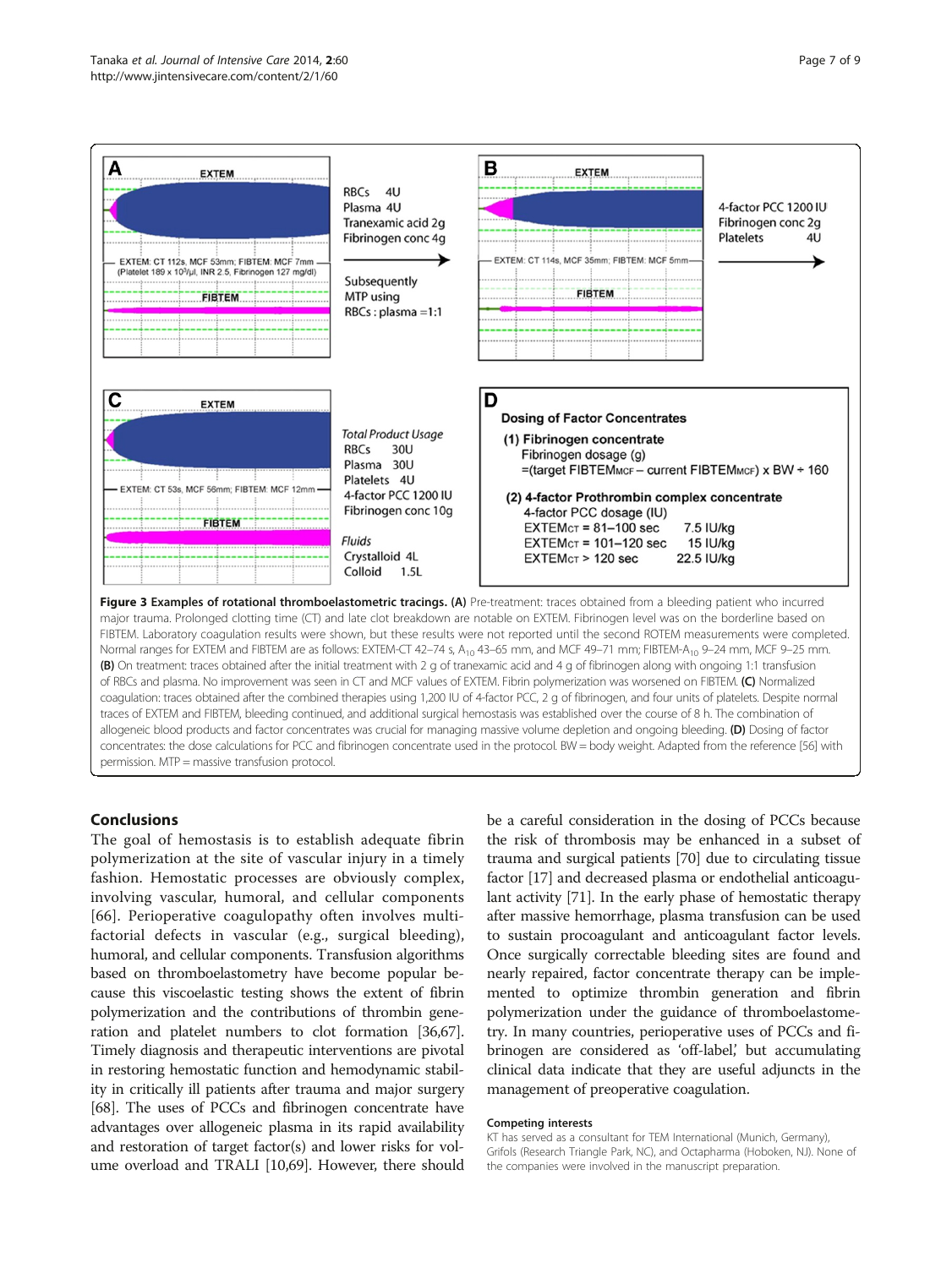#### <span id="page-7-0"></span>Authors' contributions

KT is the archival author and attests to the integrity of the presented data in this manuscript. This author helped with the concept of the review and the manuscript preparation. MM conducted the literature search and participated in the manuscript preparation. MD provided the clinical information and participated in the manuscript preparation. All authors read and approved the final manuscript.

#### Author details

<sup>1</sup>Department of Anesthesiology, Cardiothoracic Anesthesia Division, University of Maryland, Suite S8D12, 22 South Greene Street, Baltimore, MD 21201, USA. <sup>2</sup>Department of Anesthesiology and Critical Care Medicine, Second Faculty of Medicine, Charles University, Prague, Czech Republic.

#### Received: 3 September 2014 Accepted: 17 October 2014 Published online: 29 October 2014

#### References

- 1. Holcomb JB, Wade CE, Michalek JE, Chisholm GB, Zarzabal LA, Schreiber MA, Gonzalez EA, Pomper GJ, Perkins JG, Spinella PC, Williams KL, Park MS: Increased plasma and platelet to red blood cell ratios improves outcome in 466 massively transfused civilian trauma patients. Ann Surg 2008, 248:447–458.
- 2. Inaba K, Lustenberger T, Rhee P, Holcomb JB, Blackbourne LH, Shulman I, Nelson J, Talving P, Demetriades D: The impact of platelet transfusion in massively transfused trauma patients. J Am Coll Surg 2010, 211:573–579.
- 3. Inaba K, Branco BC, Rhee P, Blackbourne LH, Holcomb JB, Teixeira PG, Shulman I, Nelson J, Demetriades D: Impact of plasma transfusion in trauma patients who do not require massive transfusion. J Am Coll Surg 2010, 210:957–965.
- 4. Watson GA, Sperry JL, Rosengart MR, Minei JP, Harbrecht BG, Moore EE, Cuschieri J, Maier RV, Billiar TR, Peitzman AB: Fresh frozen plasma is independently associated with a higher risk of multiple organ failure and acute respiratory distress syndrome. J Trauma 2009, 67:221–227.
- 5. Inaba K, Branco BC, Rhee P, Holcomb JB, Blackbourne LH, Shulman I, Nelson J, Demetriades D: Impact of ABO-identical vs ABO-compatible nonidentical plasma transfusion in trauma patients. Arch Surg 2010, 145:899–906.
- 6. Key NS, Negrier C: Coagulation factor concentrates: past, present, and future. Lancet 2007, 370:439–448.
- 7. Lin DM, Murphy LS, Tran MH: Use of prothrombin complex concentrates and fibrinogen concentrates in the perioperative setting: a systematic review. Transfus Med Rev 2013, 27:91–104.
- 8. Tanaka KA, Esper S, Bolliger D: Perioperative factor concentrate therapy. Br J Anaesth 2013, 111(Suppl 1):i35–i49.
- 9. Levi M, Levy JH, Andersen HF, Truloff D: Safety of recombinant activated factor VII in randomized clinical trials. N Engl J Med 2010, 363:1791–1800.
- 10. Sarode R, Milling TJ Jr, Refaai MA, Mangione A, Schneider A, Durn BL, Goldstein JN: Efficacy and safety of a 4-factor prothrombin complex concentrate in patients on vitamin K antagonists presenting with major bleeding: a randomized, plasma-controlled, phase IIIb study. Circulation 2013, 128:1234–1243.
- 11. Chhibber V, Greene M, Vauthrin M, Bailey J, Weinstein R: Is group A thawed plasma suitable as the first option for emergency release transfusion? Transfusion 2014, 54:1751–1755.
- 12. Mehr CR, Gupta R, von Recklinghausen FM, Szczepiorkowski ZM, Dunbar NM: Balancing risk and benefit: maintenance of a thawed group A plasma inventory for trauma patients requiring massive transfusion. J Trauma Acute Care Surg 2013, 74:1425–1431.
- 13. Thiele T, Kellner S, Hron G, Wasner C, Nauck M, Zimmermann K, Wessel A, Warkentin TE, Greinacher A, Selleng K: Storage of thawed plasma for a liquid plasma bank: impact of temperature and methylene blue pathogen inactivation. Transfusion 2012, 52:529–536.
- 14. Downes KA, Wilson E, Yomtovian R, Sarode R: Serial measurement of clotting factors in thawed plasma stored for 5 days. Transfusion 2001, 41:570.
- 15. Tholpady A, Monson J, Radovancevic R, Klein K, Bracey A: Analysis of prolonged storage on coagulation factor (F)V, FVII, and FVIII in thawed plasma: is it time to extend the expiration date beyond 5 days? Transfusion 2013, 53:645–650.
- 16. Boldt J, Huttner I, Suttner S, Kumle B, Piper SN, Berchthold G: Changes of haemostasis in patients undergoing major abdominal surgery—is there

a difference between elderly and younger patients? Br J Anaesth 2001, 87:435–440.

- 17. Dunbar NM, Chandler WL: Thrombin generation in trauma patients. Transfusion 2009, 49:2652–2660.
- 18. Cardigan R, Lawrie AS, Mackie IJ, Williamson LM: The quality of fresh-frozen plasma produced from whole blood stored at 4 degrees C overnight. Transfusion 2005, 45:1342–1348.
- 19. Stanworth SJ: The evidence-based use of FFP and cryoprecipitate for abnormalities of coagulation tests and clinical coagulopathy. Hematology 2007, 1:179–186.
- 20. Chowdary P, Saayman AG, Paulus U, Findlay GP, Collins PW: Efficacy of standard dose and 30 ml/kg fresh frozen plasma in correcting laboratory parameters of haemostasis in critically ill patients. Br J Haematol 2004, 125:69–73.
- 21. Kor DJ, Stubbs JR, Gajic O: Perioperative coagulation management-fresh frozen plasma. Best Pract Res Clin Anaesthesiol 2010, 24:51–64.
- 22. Toy P, Gajic O, Bacchetti P, Looney MR, Gropper MA, Hubmayr R, Lowell CA, Norris PJ, Murphy EL, Weiskopf RB, Wilson G, Koenigsberg M, Lee D, Schuller R, Wu P, Grimes B, Gandhi MJ, Winters JL, Mair D, Hirschler N, Sanchez Rosen R, Matthay MA, Group TS: Transfusion-related acute lung injury: incidence and risk factors. Blood 2012, 119:1757–1767.
- 23. Eder AF, Dy BA, Perez JM, Rambaud M, Benjamin RJ: The residual risk of transfusion-related acute lung injury at the American Red Cross (2008–2011): limitations of a predominantly male-donor plasma mitigation strategy. Transfusion 2013, 53:1442–1449.
- 24. Holland L, Warkentin TE, Refaai M, Crowther MA, Johnston MA, Sarode R: Suboptimal effect of a three-factor prothrombin complex concentrate (Profilnine-SD) in correcting supratherapeutic international normalized ratio due to warfarin overdose. Transfusion 2009, 49:1171–1177.
- 25. Imberti D, Barillari G, Biasioli C, Bianchi M, Contino L, Duce R, D'Inca M, Gnani MC, Mari E, Ageno W: Emergency reversal of anticoagulation with a three-factor prothrombin complex concentrate in patients with intracranial haemorrhage. Blood Transfus 2011, 9:148–155.
- 26. Joseph B, Hadjizacharia P, Aziz H, Kulvatunyou N, Tang A, Pandit V, Wynne J, O'Keeffe T, Friese RS, Rhee P: Prothrombin complex concentrate: an effective therapy in reversing the coagulopathy of traumatic brain injury. J Trauma Acute Care Surg 2013, 74:248–253.
- 27. Tanaka KA, Mazzeffi MA, Grube M, Ogawa S, Chen EP: Three-factor prothrombin complex concentrate and hemostasis after high-risk cardiovascular surgery. Transfusion 2013, 53:920–921.
- 28. Ogawa S, Szlam F, Ohnishi T, Molinaro RJ, Hosokawa K, Tanaka KA: A comparative study of prothrombin complex concentrates and fresh-frozen plasma for warfarin reversal under static and flow conditions. Thromb Haemost 2011, 106:1215–1223.
- 29. Turecek PL, Varadi K, Gritsch H, Schwarz HP: FEIBA: mode of action. Haemophilia 2004, 10(Suppl 2):3–9.
- 30. Wojcik C, Schymik ML, Cure EG: Activated prothrombin complex concentrate factor VIII inhibitor bypassing activity (FEIBA) for the reversal of warfarin-induced coagulopathy. Int J Emerg Med 2009, 2:217–225.
- 31. Reply GA, Pereira A: Cryoprecipitate versus commercial fibrinogen concentrate in patients who occasionally require a therapeutic supply of fibrinogen: risk comparison in the case of an emerging transfusiontransmitted infection. Haematologica 2008, 93:e24–e26.
- 32. Schöchl H, Nienaber U, Hofer G, Voelckel W, Jambor C, Scharbert G, Kozek-Langenecker S, Solomon C: Goal-directed coagulation management of major trauma patients using thromboelastometry (ROTEM)-guided administration of fibrinogen concentrate and prothrombin complex concentrate. Crit Care 2010, 14:R55.
- 33. Gorlinger K, Dirkmann D, Hanke AA, Kamler M, Kottenberg E, Thielmann M, Jakob H, Peters J: First-line therapy with coagulation factor concentrates combined with point-of-care coagulation testing is associated with decreased allogeneic blood transfusion in cardiovascular surgery: a retrospective, single-center cohort study. Anesthesiology 2011, 115:1179–1191.
- 34. Weber CF, Gorlinger K, Meininger D, Herrmann E, Bingold T, Moritz A, Cohn LH, Zacharowski K: Point-of-care testing: a prospective, randomized clinical trial of efficacy in coagulopathic cardiac surgery patients. Anesthesiology 2012, 117:531–547.
- 35. Fassl J, Matt P, Eckstein F, Filipovic M, Gregor M, Zenklusen U, Seeberger MD, Bolliger D: Transfusion of allogeneic blood products in proximal aortic surgery with hypothermic circulatory arrest: effect of